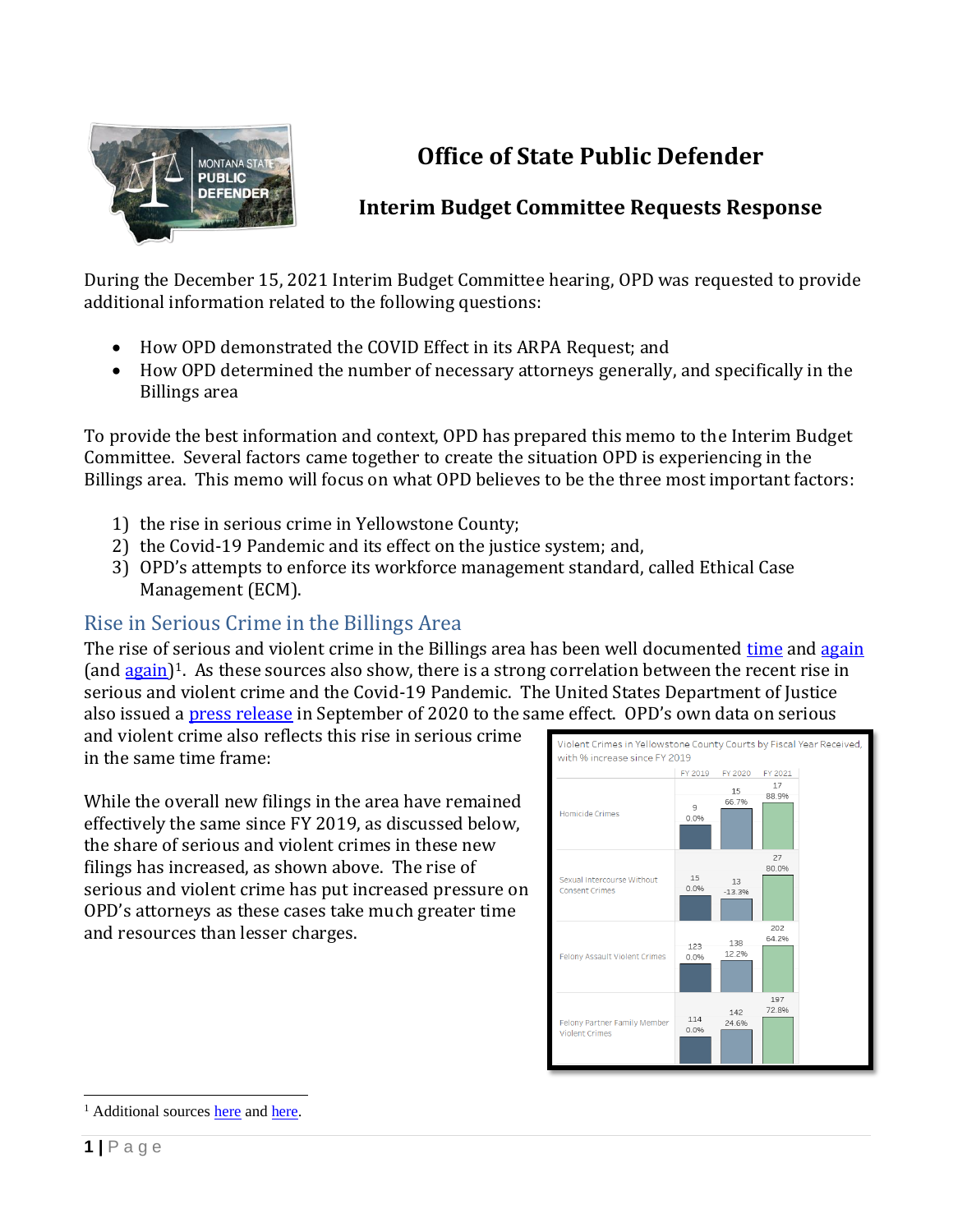#### The Covid-19 Effect on the Justice System

The Covid-19 Pandemic has greatly increased the pressure OPD attorneys are under, as justice system slowdowns have increased the number of open and active cases they are assigned, creating a "backlog" of open and active cases in Region 9.

Despite a very short dip in new filings, Region 9 has continued to receive new cases at essentially the same rate as before the pandemic:

- FY 2019: 8,127
- FY 2020: 8,207
- FY 2021: 8,278

The chart below shows new filings in Region 9 by month, colored by Fiscal Year, and the red line is a 60 day moving average of new case filings.

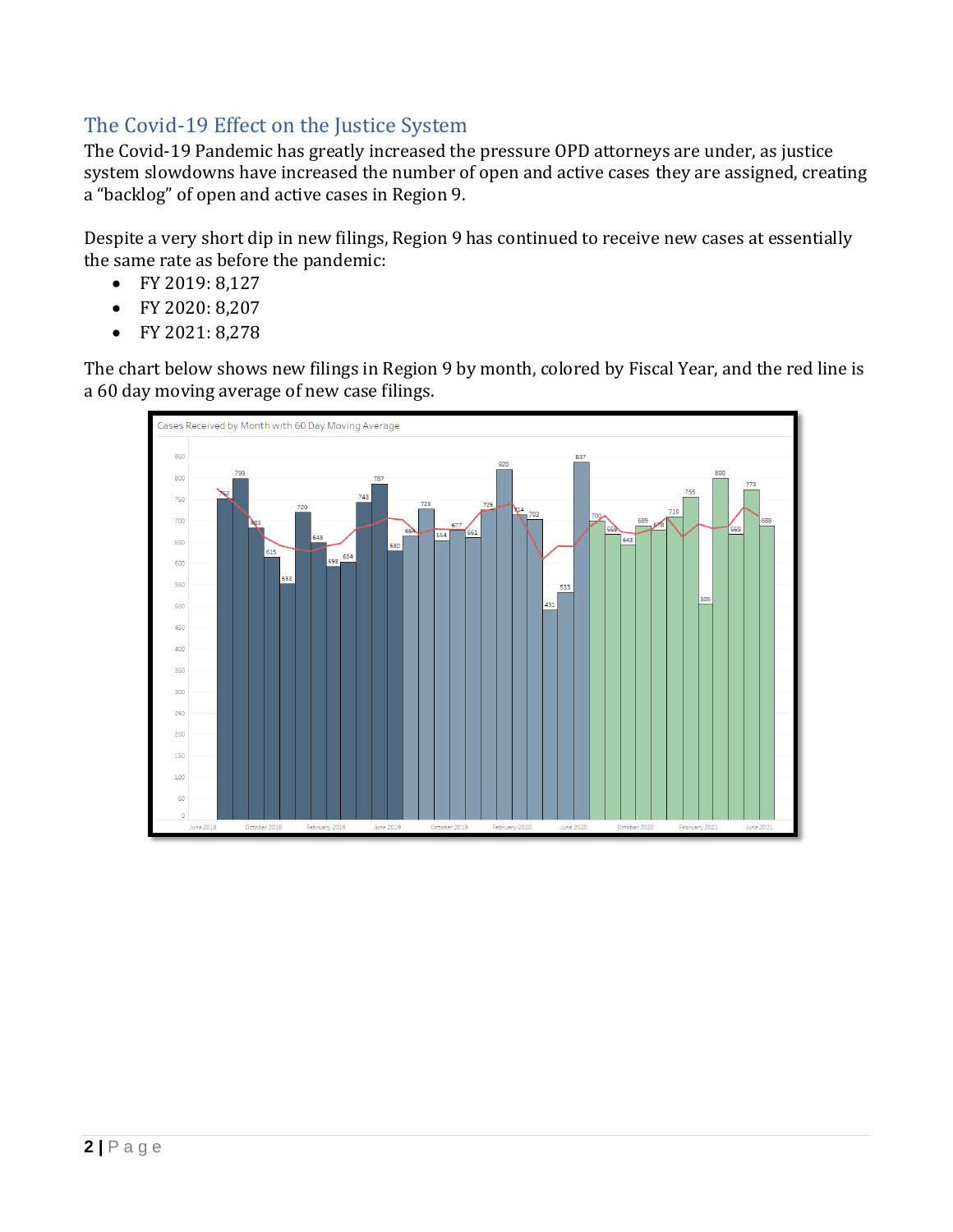Although new case filings have continued at the same basic rate across the last three fiscal years, the number of cases being processed through the justice system and closed has steeply declined. The chart below shows the number of cases closed by Fiscal Year in Region 9, with the red line indicating the overall trend over time.

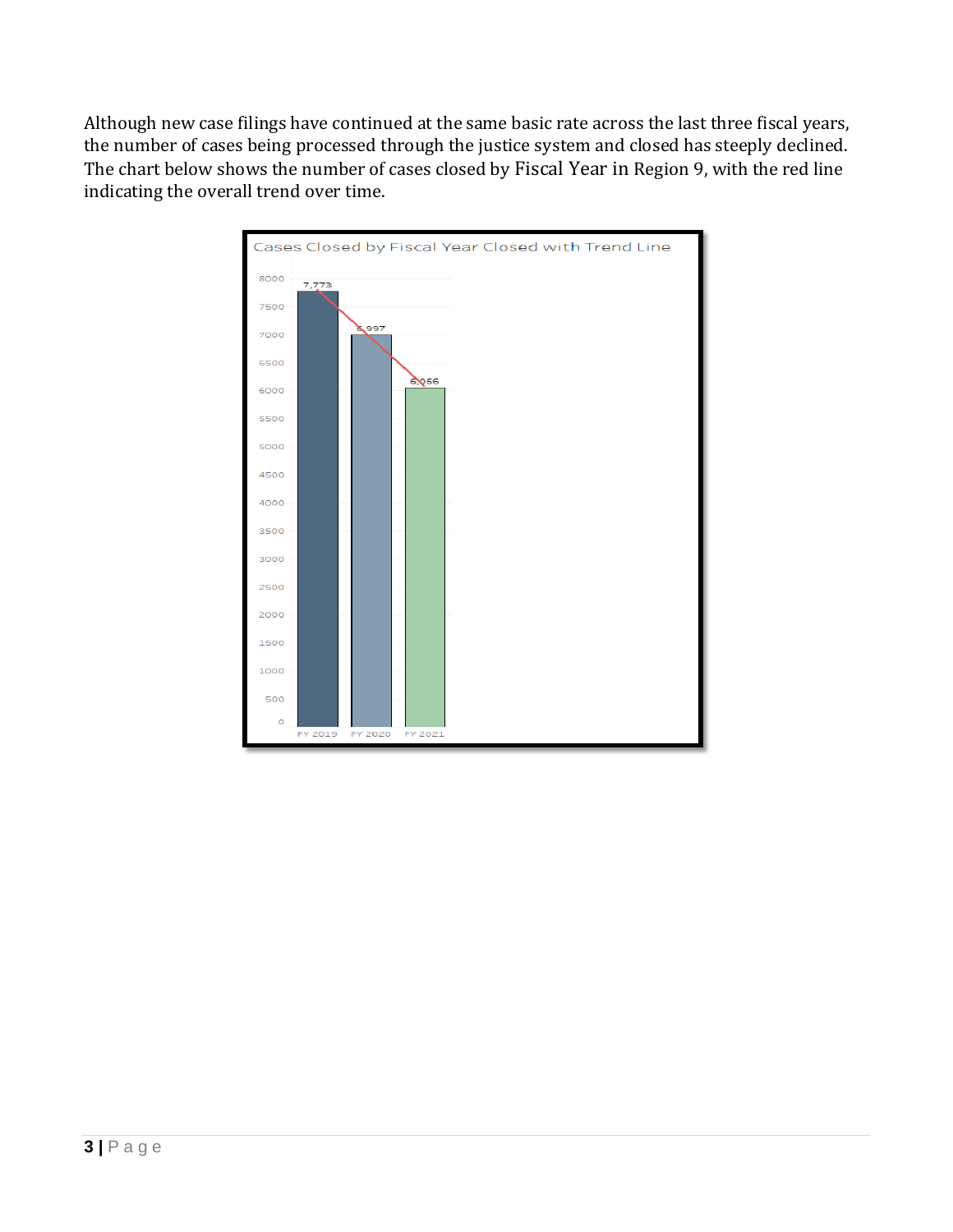The slowdown of cases being processed through the system without a corresponding drop in new case filings has led to an increase in the amount of Open and Active Cases in Region 9, with FY 2021 having the highest amount of Open and Active cases in the last three completed fiscal years. The chart below shows the number of Open and Active in Region 9 by month, colored by Fiscal Year, with the red line showing the yearly trend.



In addition to the raw number of Open and Active Cases increasing, these cases are also aging in our system. The chart below displays the share of Open and Active cases in Region 9 as of June 30 of each fiscal year grouped and colored by whether the cases were opened in the current fiscal year, the prior fiscal year, or two or more fiscal years prior.

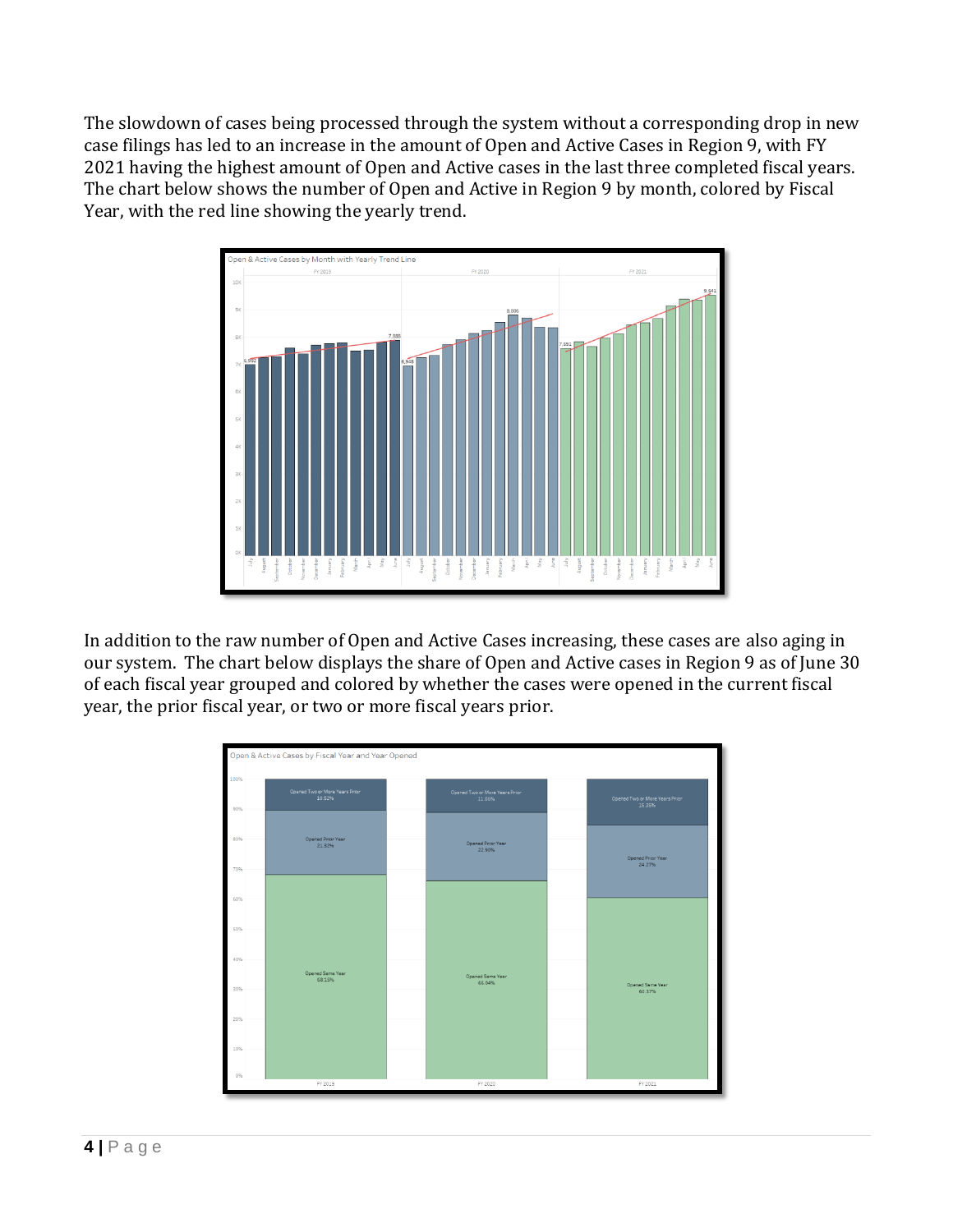There is a clear trend of Open and Active cases opened in prior fiscal years increasing from roughly 32% of Open and Active cases on June 30, 2019 to roughly 40% on June 30, 2021. The aging of these Open and Active cases can also be seen by looking at the number of cases that are Open and Active that were opened more than twelve months prior. The chart below displays the number of Open and Active cases by month that have been open for more than twelve months in Region 9.



As of the end of Fiscal Year 2021 OPD has almost 1,000 additional Open and Active Cases than at the end of Fiscal Year 2020, which is more than triple the increase seen between Fiscal Year 2019 and Fiscal Year 2020. As a reference, the amount of additional work that the *oldest* 1000 cases that were Open and Active as of June 30, 2021 is over *11,000 case weight hours*, or enough for nearly 8 additional attorneys at 1500 case weight hours.

While OPD has experienced this same trend Agency wide, as shown below, the rise is not as steep as observed in Yellowstone County, and in fact, roughly 50% of the increase in cases more than 12 months old at the end of Fiscal Year 2021 as compared to Fiscal Year 2020 are from Yellowstone County alone.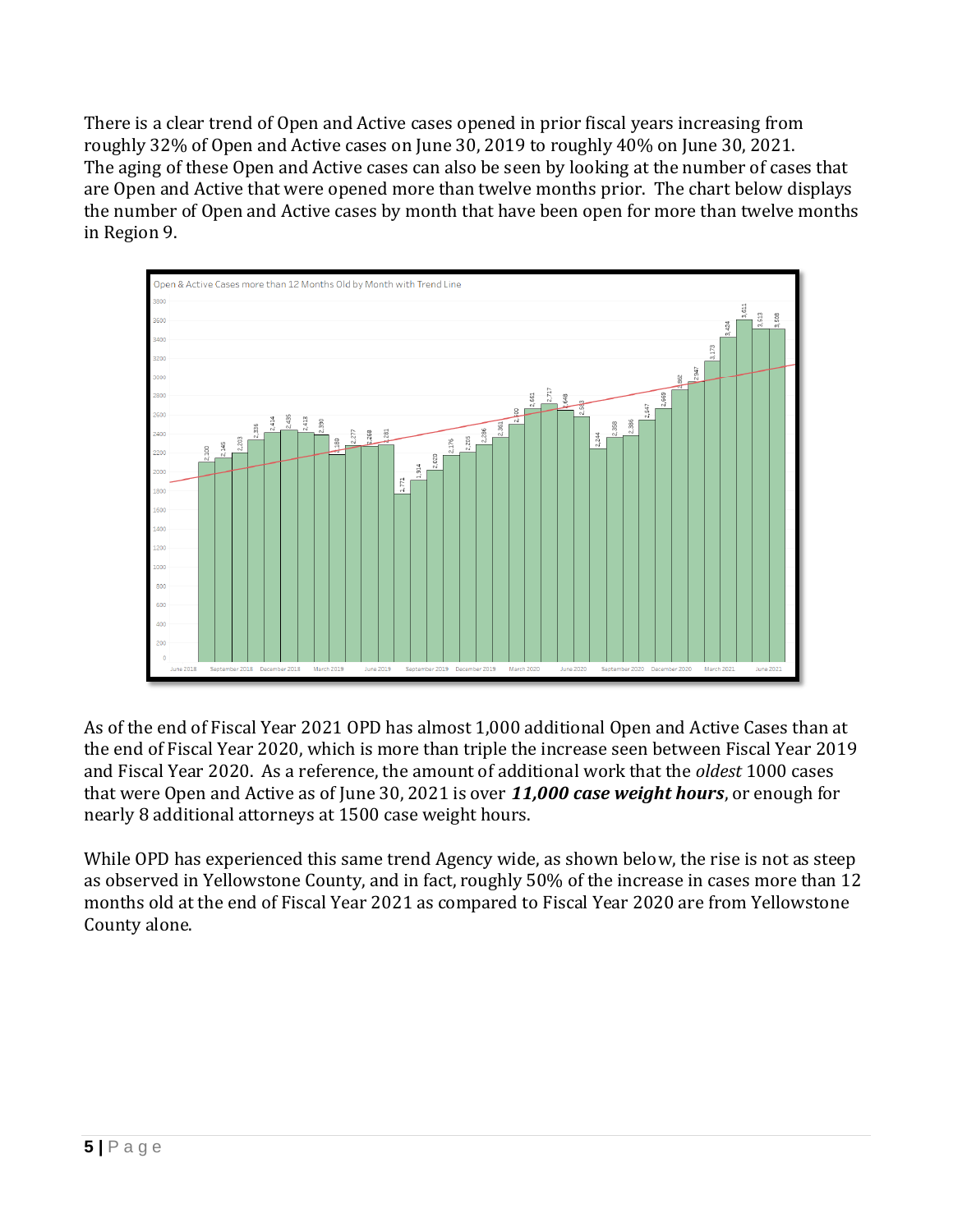

Due to the steady new case filings and Covid-19 related slowdown in cases being processed through the justice system OPD's Open and Active cases have both aged and increased, creating a backlog of cases that has increased pressure on OPD attorneys in Region 9.

# Ethical Case Management

As ECM plays a significant role in this situation, it is important to address why ECM exists and why it is so important to ensuring OPD's long term stability. Pursuant to national guidelines, OPD has adopted a workforce management standard that caps and controls the amount of work assigned to individual public defenders on a monthly and yearly basis. The metric of work is called "case weight hours" and represents the expected amount of work an individual case will take from assignment to completion, though only at an aggregate level. Cases that go to trial or that have complicated or contested issues will often exceed the case weight, and OPD managers have the ability to adjust the weight associated with a case as necessary. The goal of our ECM is to ensure that our attorneys are not overburdened with work and that they are able to provide competent and effective representation, as mandated by both the US and Montana constitutions, as well as OPD's authorizing statute.

The Legislative Audit Division conducted a Performance Audit of OPD focused on FY 2019 and made several relevant key findings here:

- OPD's case weight hours associated with individual cases are accurate in the aggregate;
- OPD attorneys are generally overworked under the ECM and national guidelines; and,
- OPD attorneys are underpaid, in relation to other state attorney employees and colleagues across the justice system.<sup>2</sup>

Although OPD has had a workforce standard in place for some time, the Agency was never able to

<sup>&</sup>lt;sup>2</sup> The Audit found OPD attorneys were the lowest paid attorneys in the state, which remains to be true today.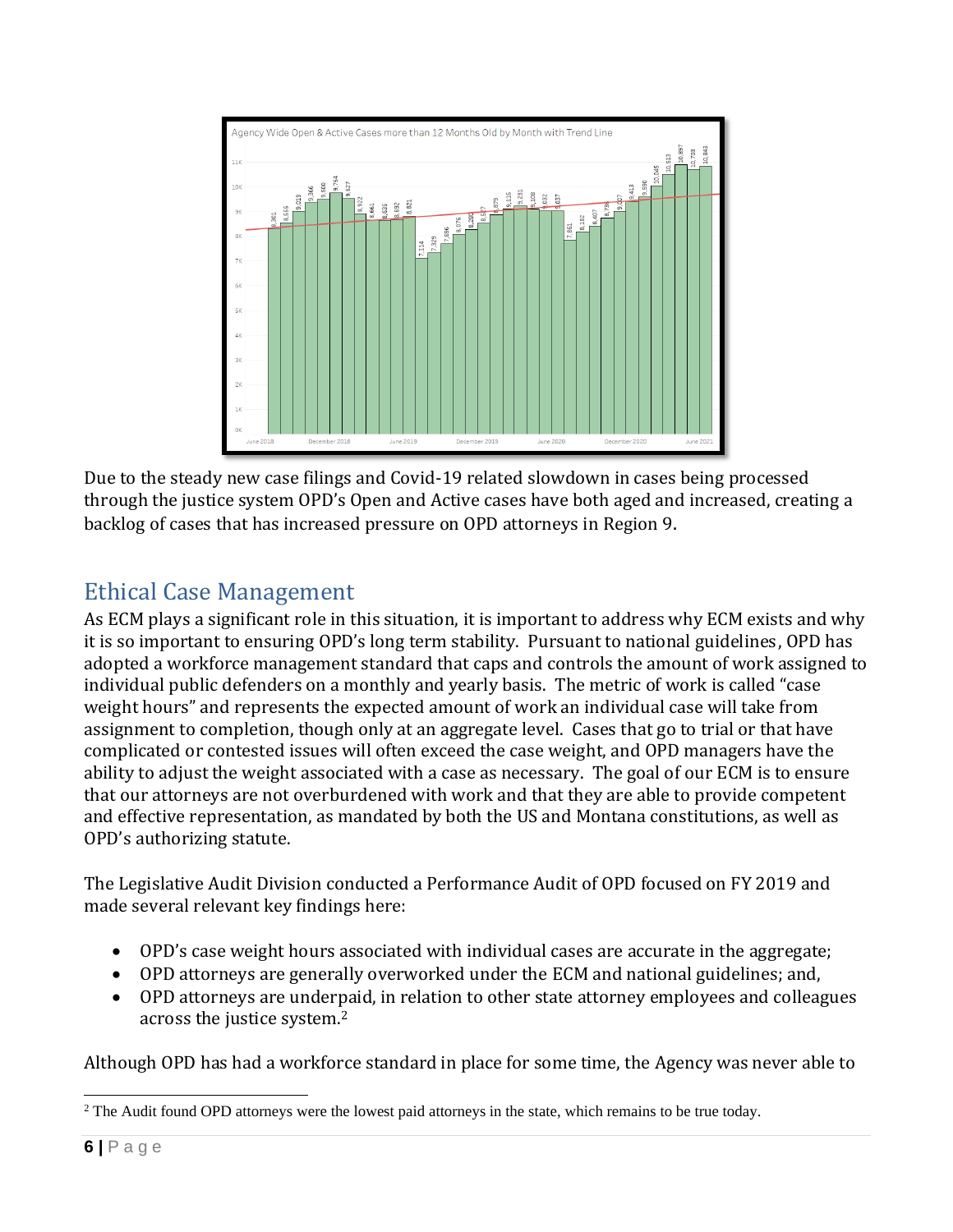enforce it in any meaningful way due to the volume of work received. The volume of work makes it difficult to recruit new attorneys and to retain existing attorneys, both of which further pressure OPD's workforce. As a result, and in response to the Audit, OPD has committed to addressing these workload issues and has made material progress towards enforcing the ECM. This has, in turn, shone light on Yellowstone County as an area where OPD is under resourced.

In addition to the increased workload in Region 9 due to the rise in serious crime and the justice system slowdown due to Covid, OPD's efforts to enforce the ECM have led to it taking longer to assign counsel, as even with both FTE and Contract attorneys being assigned as much as possible within ECM and the limits of Contract attorneys, there is simply too much work for the existing attorneys to handle.

## Ethical Case Management in the Billings Area and the State

During the last complete fiscal year, FY 2021, OPD received the following new cases in Yellowstone County courts, which is displayed along with the total case weight hours for these cases, as well as the total number of attorneys necessary if OPD were to enforce its ECM of 125 new case weight hours a month for a total of 1500 new case weight hours a year. The necessary attorney per year number is the number of individual attorneys that must be assigned 1500 case weight hours per year to keep within ECM, and it is not specific to FTE or Contract attorneys, only that this is the number of attorneys needed to staff the cases received within OPD's ECM standards.

| Yellowstone County Courts FY 2021                     |                        |                                   |                                |  |  |  |
|-------------------------------------------------------|------------------------|-----------------------------------|--------------------------------|--|--|--|
|                                                       | # of Cases<br>Received | Total Case<br><b>Weight Hours</b> | # of Attorneys<br>Necessary/yr |  |  |  |
| Thirteenth Judicial District Court-Yellowstone County | 3,248                  | 47,298                            | 31.5                           |  |  |  |
| <b>Billings Municipal Court</b>                       | 3,237                  | 16,655                            | 111                            |  |  |  |
| <b>Yellowstone County Justice Court</b>               | 954                    | 5,461                             | 3.6                            |  |  |  |
| <b>Laurel City Court</b>                              | 122                    | 739                               | 0.5                            |  |  |  |
| <b>Grand Total</b>                                    | 7,561                  | 70,153                            | 46.8                           |  |  |  |
|                                                       |                        |                                   |                                |  |  |  |

As can be seen, if OPD were to enforce its ECM, it would have required 46.8 Attorneys at 1500 case weight hours to staff cases received in Yellowstone County Courts in FY 2021.

The chart below displays the same metrics for OPD Regions 9 and C, which includes all cases in the Billings area, and also includes the number of currently allocated FTE Attorneys, as well as an indication of the gap between current allocation and the necessary number of attorneys.